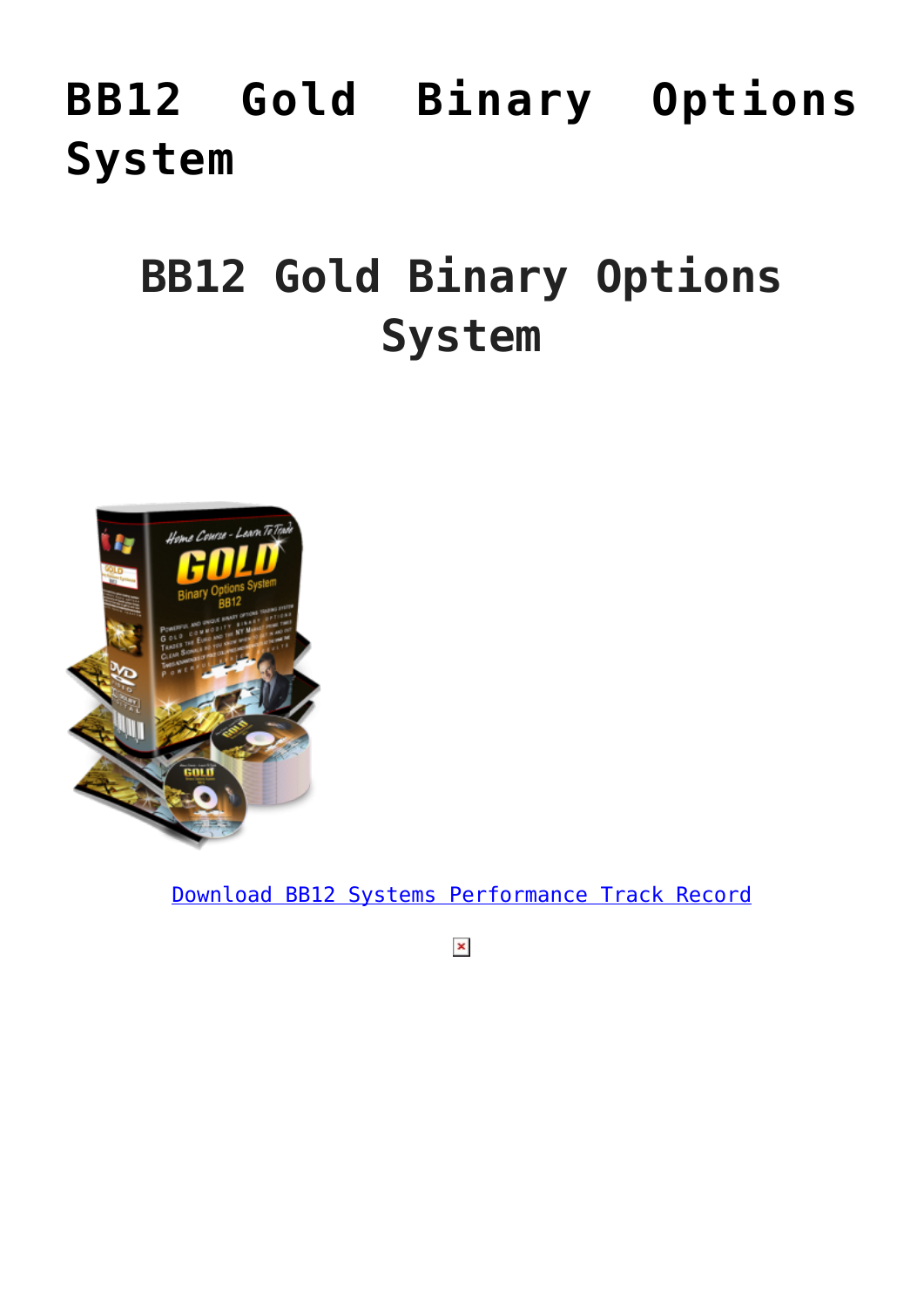

 $\pmb{\times}$ 

**Gold Binary Options System BB12 – a full time binary options trading system that plays price ranges in a unique way for the sake of looking to net solid potential profits over time on a daily basis.**

#### $\pmb{\times}$

 $\pmb{\times}$ 

 $\pmb{\times}$ 

**Check out a sample performance**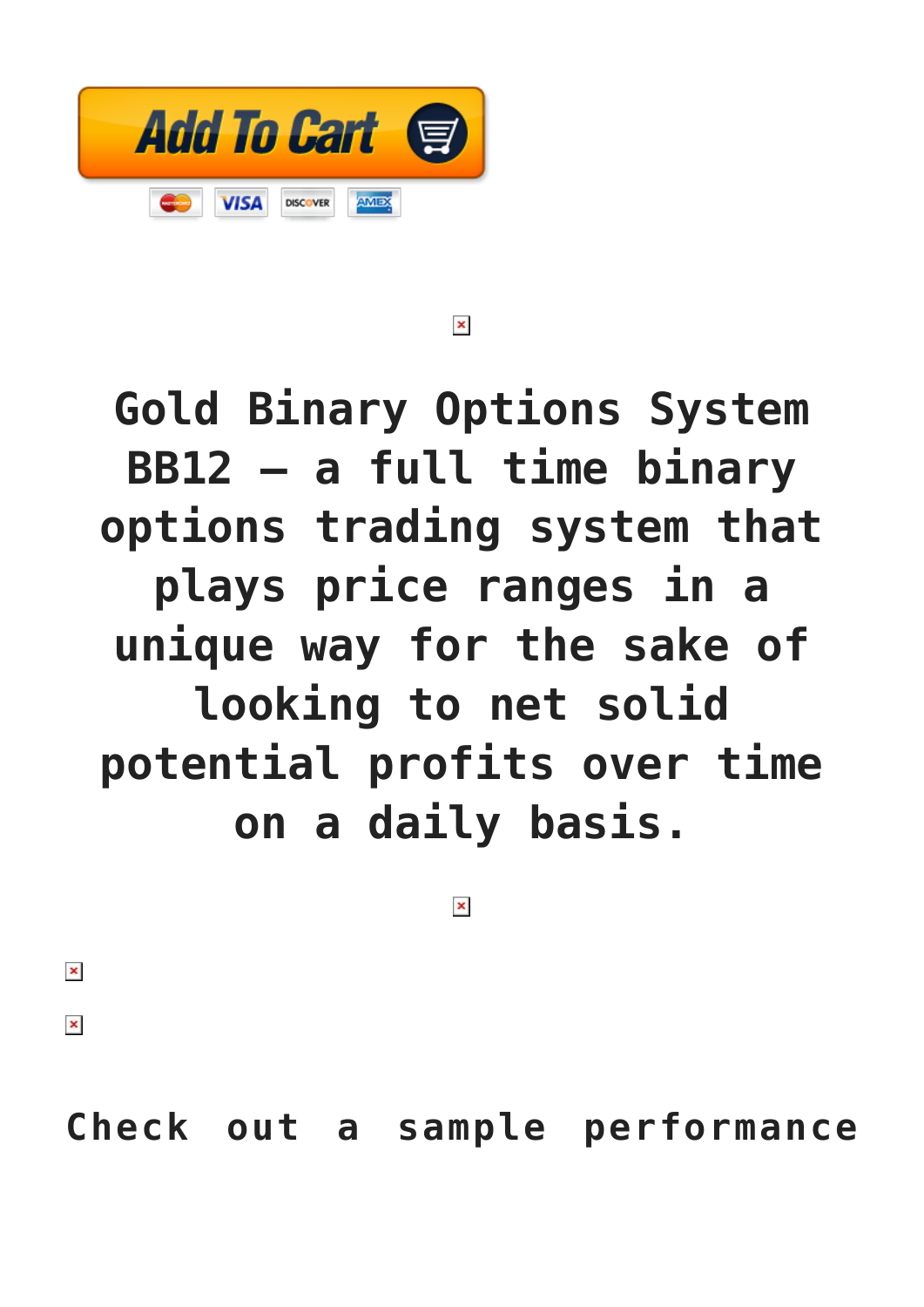## **record of BB12. Note the two different sessions. This system is tradeable from all areas of the world.**

| WIN /<br>Lose |                                  |                    |              |                |
|---------------|----------------------------------|--------------------|--------------|----------------|
|               | $am$ to $8$ am<br>$\overline{2}$ | am to 16:00<br>9   | <b>NET</b>   | <b>NET</b>     |
| $1 - J$ ul    | W                                | WLWWLWLWL          | \$350.00     | $($ \$50.00)   |
|               | <b>WWWLLWWWW</b>                 | <b>WWWLWLWW</b>    | \$1,550.00   | \$1,200.00     |
|               | <b>LWWLWLWWW</b>                 | <b>LWWWLW</b>      | \$750.00     | \$500.00       |
| $6 - Jul$     | <b>WLWWWWWW</b>                  | <b>LWLLWWWWW</b>   | \$2,350.00   | \$750.00       |
|               | <b>LWLLWWLWWW</b>                | WLWWWLWWLLW        | \$750.00     | \$1,100.00     |
|               | LWLLWWWLLW                       | LWWLWWWWLWW        | ( \$150.00)  | \$1,450.00     |
|               | <b>WWWWWW</b>                    | WLWWLWLWWWWLW      | \$2,800.00   | \$1,350.00     |
| $12 - Jun$    | <b>WWWLWWWW</b>                  | LWLWWWWLWLL        | \$2,000.00   | \$200.00       |
|               | <b>WLLLWWWW</b>                  | LWW                | \$400.00     | \$250.00       |
|               | WLWLWWWLW                        | <b>WWWWWLWW</b>    | \$750.00     | \$2,350.00     |
|               | LLWWWLWWLLWWL                    | <b>WWLWLW</b>      | ( \$250.00)  | \$500.00       |
| $16 - Jul$    | <b>LWLLWLWWW</b>                 | LWWWULLWL          | $($ \$50.00) | \$400.00       |
| $19 - Jul$    | <b>WWWLWWWLW</b>                 | <b>WWWWLWLWLWW</b> | \$1,550.00   | \$1,000.00     |
|               | <b>WWLWLWWW</b>                  | <b>WLWLWLWWLW</b>  | \$1,200.00   | $($ \$600.00)  |
|               | <b>WLWLWLWLWWW</b>               | WLLLWLLWLW         | \$650.00     | ( \$1, 300.00) |
| $22 - Ju$     | <b>LWWLWLLWW</b>                 | WLWWWLLWW          | $($ \$50.00) | \$750.00       |
| $23 - Jul$    | <b>WLWWWLWLWW</b>                | LWLWWWLWLLWLW      | \$1,100.00   | $($ \$250.00)  |
| $26 - Jul$    | <b>WLWWWWLLWW</b>                | <b>WWLWWLWWWW</b>  | \$1,100.00   | \$2,250.00     |
| $27 - Jul$    | <b>WWWWLW</b>                    | WWWWWWLLWL         | \$1,300.00   | \$1,450.00     |
| $28 - Jul$    | <b>WLWWLLWLWW</b>                | LWWWLWLWWWWLWLW    | \$1,650.00   | \$1,250.00     |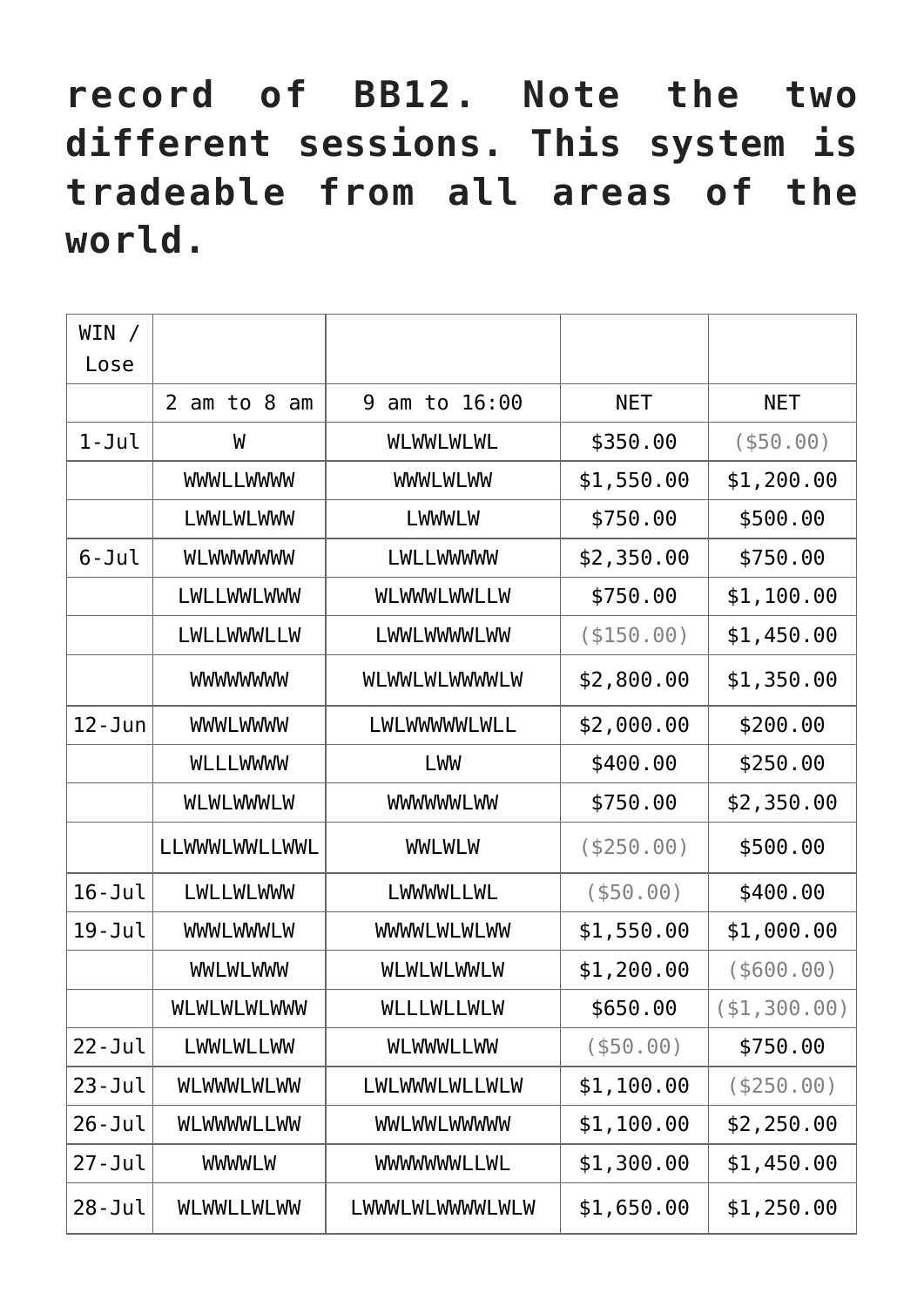|                          | LWLWWLWWWWL                      | <b>LWWWLWLLWW</b>  | \$650.00       | $($ \$150.00) |
|--------------------------|----------------------------------|--------------------|----------------|---------------|
| $30 - Jul$               | <b>LWWWL</b>                     | WWWWWWWW           | ( \$750.00)    | \$3,500.00    |
| $\overline{\phantom{0}}$ |                                  | Total:             | \$19,650.00    | \$17,900.00   |
|                          |                                  |                    |                |               |
|                          |                                  |                    |                |               |
|                          | <b>LOSE</b><br>WIN<br>$\sqrt{2}$ |                    |                |               |
|                          | 2 am to 8 am                     | am to 16:00<br>9   | <b>NET</b>     | <b>NET</b>    |
| 1-Aug                    | <b>WWLWWLW</b>                   | LWWWWLWWWW         | \$1,550.00     | \$2,250.00    |
| $3 - Aug$                | <b>LWLWWWLW</b>                  | LWLWWWLWLWWW       | \$400.00       | \$1,000.00    |
|                          | <b>WWWLLWW</b>                   | <b>WWWLLWLWLWW</b> | \$850.00       | \$2,000.00    |
|                          | <b>WWLWL</b>                     | <b>WWWLW</b>       | \$150.00       | \$1,650.00    |
| $6 - Aug$                | <b>WWW</b>                       | <b>WWLLWLWWLWW</b> | \$1,050.00     | \$650.00      |
| 9-Aug                    | <b>LLWW</b>                      | <b>WWLLWWLW</b>    | ( \$200.00)    | \$400.00      |
|                          | <b>WLWLWLWW</b>                  | WWLWWLWLWLW        | \$400.00       | \$650.00      |
|                          | <b>WLWWW</b>                     | WWLWWWLWWWLWLWLWW  | \$1,300.00     | \$3,200.00    |
| $12 - Aug$               | <b>WLWLWLWW</b>                  | <b>WLLWLW</b>      | \$400.00       | ( \$300.00)   |
|                          | LWWWW                            | LWWWWLLW           | \$950.00       | \$400.00      |
| $16 - Aug$               | <b>WLWWWL</b>                    | LWWLLWWWW          | \$500.00       | \$1,100.00    |
|                          | WW                               | <b>WLWWLWW</b>     | \$700.00       | \$850.00      |
|                          | <b>LWLWWW</b>                    | <b>LWWWLLW</b>     | \$500.00       | \$1,900.00    |
| 19 - Aug                 | LLLWW                            | <b>WLWLWWWWW</b>   | $($ \$650.00)  | \$2,250.00    |
|                          | <b>WWLWW</b>                     | <b>LWWLW</b>       | \$950.00       | \$150.00      |
| $23 - Aug$               | <b>WWWU</b>                      | <b>WWWWWW</b>      | \$950.00       | \$2,450.00    |
|                          | <b>WLLW</b>                      | WWWWWLWWL          | ( \$200.00)    | \$1,900.00    |
|                          | <b>WWLWW</b>                     | LWWWLWLWWLWL       | \$950.00       | \$1,550.00    |
| $26 - Aug$               | <b>WWWWL</b>                     | <b>WWWLLWW</b>     | \$1,300.00     | \$850.00      |
| 27 - Aug                 | <b>LWLLWLW</b>                   | LWLWWWWWWL         | $($ \$750.00)  | \$1,450.00    |
|                          | <b>LWWW</b>                      | <b>WWLW</b>        | \$600.00       | \$600.00      |
|                          | LWLLLLWL                         | WWLWLWLWWWL        | ( \$2, 000.00) | \$650.00      |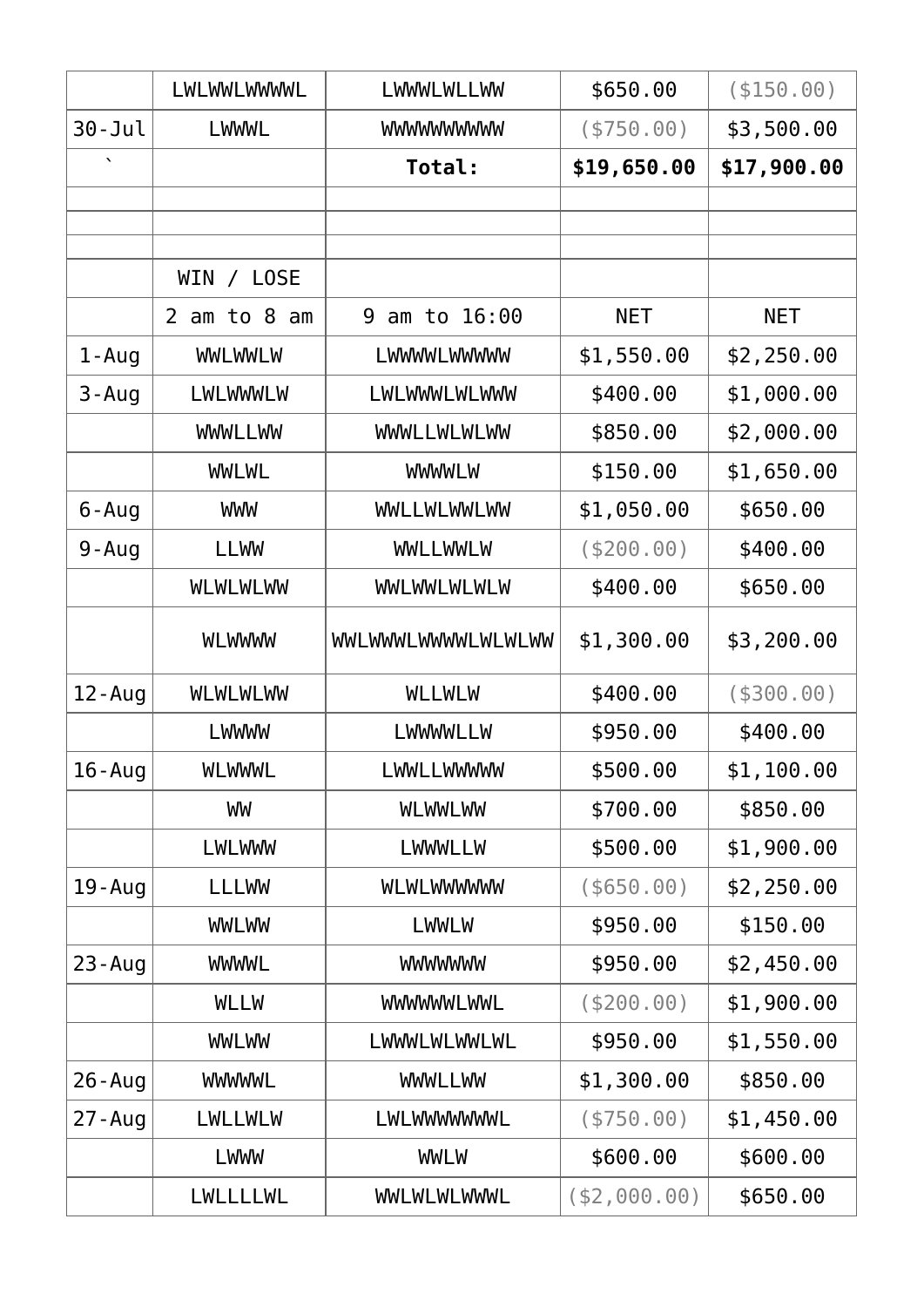#### **BB12 Performance Summary**

**Monthly Average**

**\$22,750.00 per month NY Session** (\$500 Position Size)

**\$14,675.00 per month EURO Session** (\$500 Position Size)

**\$45,500.00 per month** (\$1000 Position Size)

**\$29,350 per month** (\$1000 Position Size)

### **Binary Trading Business Expansion Concepts**

**Trade Two Different Accounts**

**\$45,500.00 per month** (\$500 Position Size)

**\$29,350 per month** (\$500 Position Size)

**\$91,000.00 per month** (\$1000 Position Size)

**\$58,700 per month** (\$1000 Position Size)

**Trade Three Different Accounts**

**\$68,250.00 per month** (\$500 Position Size)

**\$ 44,025.00 per month** (\$500 Position Size)

**\$136,500.00 per month** (\$1000 Position Size)

**\$89,400 per month** (\$1000 Position Size)

| <b>Totals:</b> |  |
|----------------|--|
|                |  |